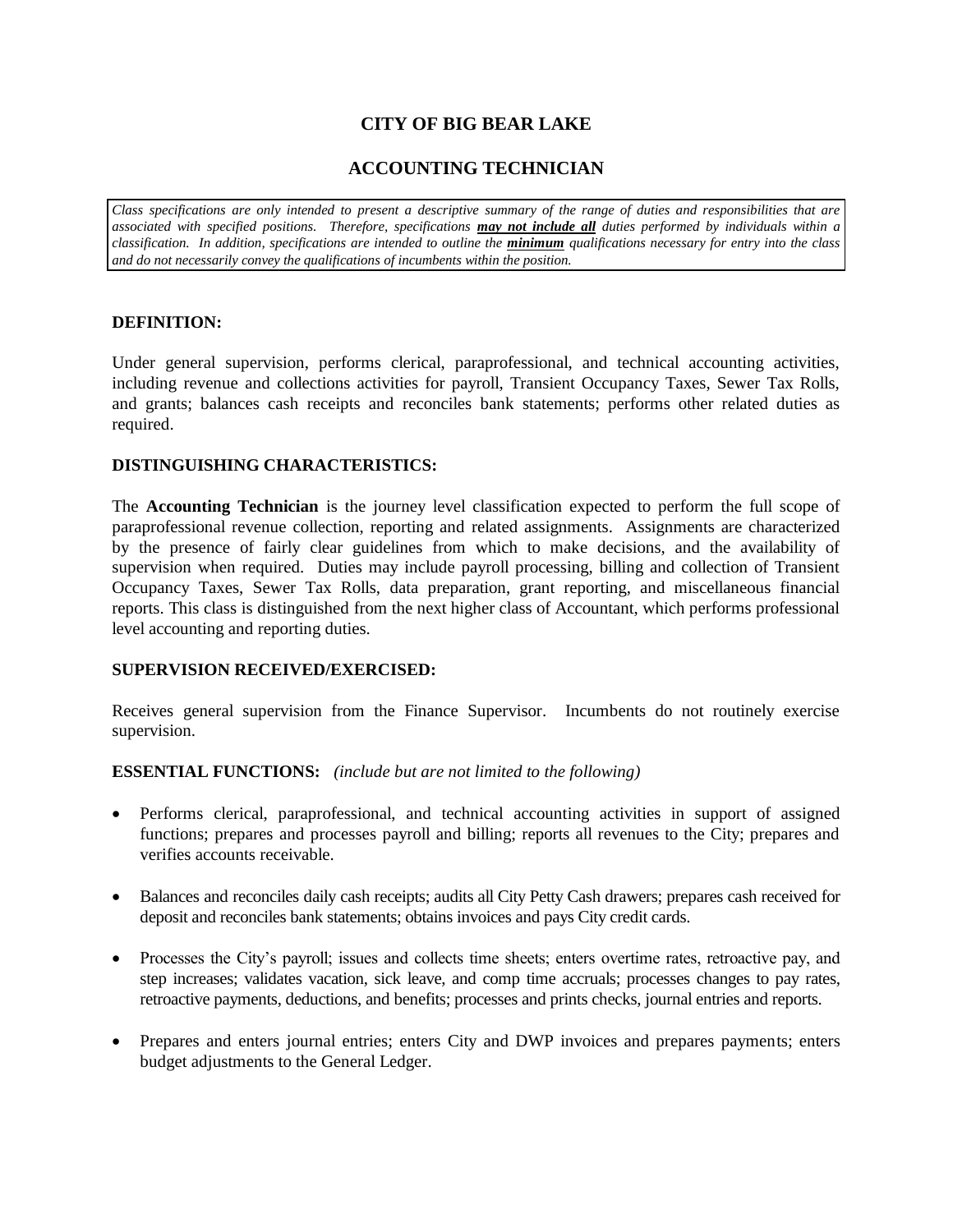#### ACCOUNTING TECHNICIAN Page 2

- Ensures that accounts payable, accounts receivable, purchasing, and cash disbursement services are provided in a timely and accurate manner; coordinates payment plans to facilitate the collection of unpaid debts owed to the City.
- Verifies payroll data and accurately enters into the financial accounting system; reconciles, analyzes, and allocates in accordance with City procedures employee benefit and deduction costs; makes payroll corrections; ensures quarterly and annual payroll tax reporting and annual payroll are completed in accordance with State and Federal guidelines.
- Assists in preparing the City's annual operating budget as directed.
- Maintains revenue folders, reports, and spreadsheets; maintains the City's incoming revenue and expenses.
- Obtains payroll and expenditure information from departments for grant reporting and input; ensures appropriate grant funds are received and entered.
- Sends Transient Occupancy Tax (TOT) report forms to hotels and vacation rental properties; collects and enters TOT payments.
- Prepares a variety of monthly, quarterly, and annual reports, including tax reports; prepares spreadsheets and journal entries.
- Establishes and maintains positive working relationships with representatives of community organizations, state/local agencies and associations, City management and staff, and the public.

## **PHYSICAL, MENTAL, AND ENVIRONMENTAL WORKING CONDITIONS:**

Position requires prolonged sitting, standing, walking, reaching, twisting, turning, kneeling, bending, squatting, and stooping in the performance of daily activities. The position also requires grasping, repetitive hand movement, and fine coordination in preparing statistical reports and data using a computer keyboard. Additionally, the position requires near vision in reading correspondence, statistical data, and using a computer. Hearing sufficient to provide telephone and personal service is required. The ability to lift, drag, and push files, paper, and documents weighing up to 25 pounds also is required.

Some of these requirements may be accommodated for otherwise qualified individuals requiring and requesting such accommodations.

**QUALIFICATIONS:** *(The following are minimal qualifications necessary for entry into the classification.)*

## **Education and/or Experience:**

Any combination of education and experience that has provided the knowledge, skills, and abilities necessary for an **Accounting Technician**. A typical way of obtaining the required qualifications is to possess the equivalent of four years of general paraprofessional accounting experience, and a high school diploma or equivalent, supplemented by course work in